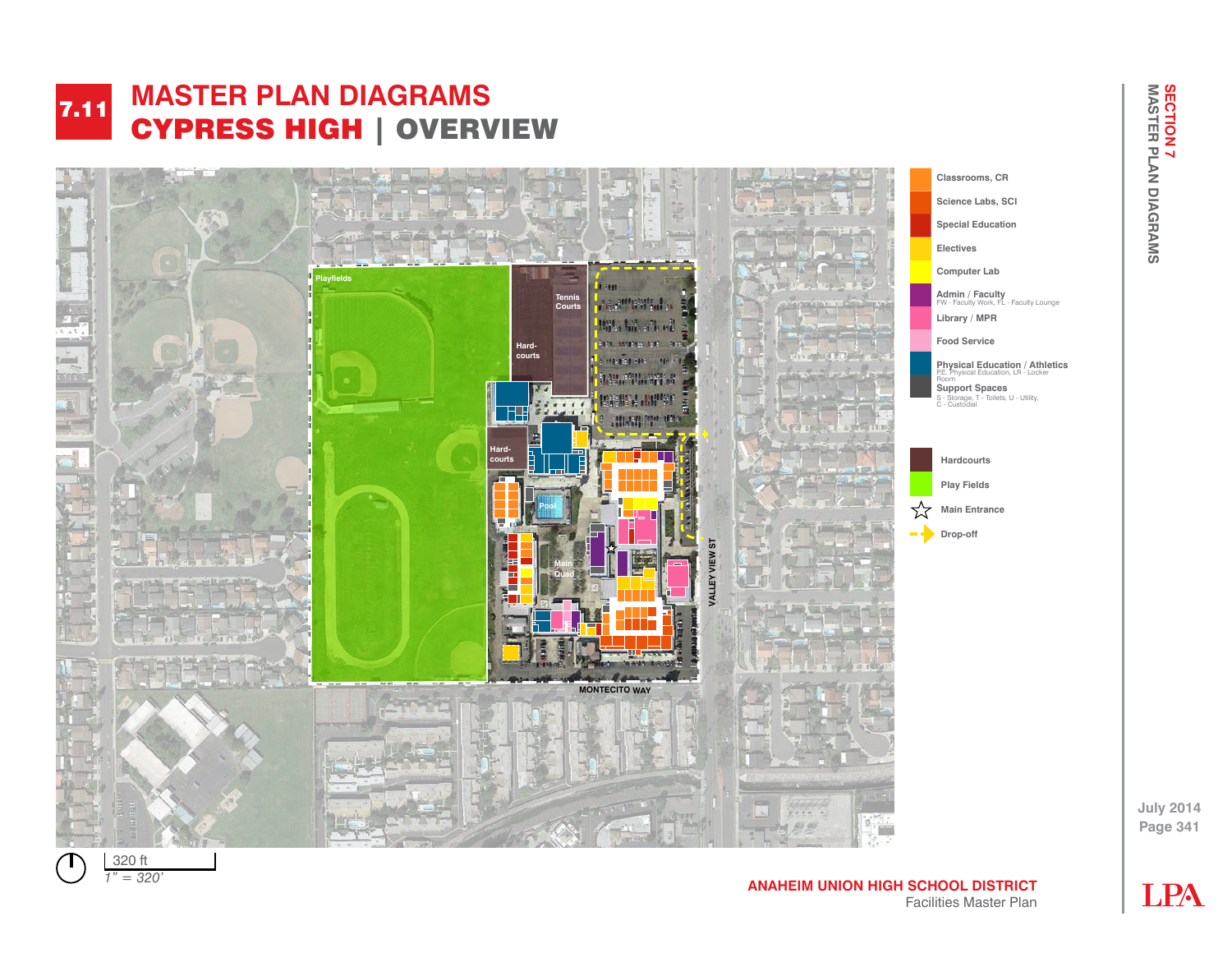### **FALL** CYDDESS HIGH  $\blacksquare$  The  $\blacksquare$  and  $\blacksquare$ **MASTER PLAN DIAGRAMS**  CYPRESS HIGH | EXISTING 7.11

Anaheim School District Bigh School District District District District District District District Plan in October 2013. Over the last 7 months, the District Anaheim District Anaheim District Anaheim District Anaheim Distr school site staff, teachers, principals, community members and leadership in the discussion about what the vision of AUHSD's schools should become. This existing site map represents the uses identified in the needs assessment study, completed in February 2014. Additional input was incorporated into the plan based on LPA's site walks and Site Committee meetings in November - December 2014, where there was a review of each schools site committee questionnaire responses and initial planning opportunities were identified.

The uses identified in the needs assessment in the use in the use of the new study, completed in December 2013 Facility Master Planning is, by its nature, a broad endeavor. The Facilities Master Plan (FMP) developed is a "living" document and also a strategic planning tool that will identify short-term and long-term facility goals for the District.

Anaheim United High School District began a long range Facilities Master District began a long range of the last 7 months, the District has engaged by the District has engaged by the District has engaged by the District ha



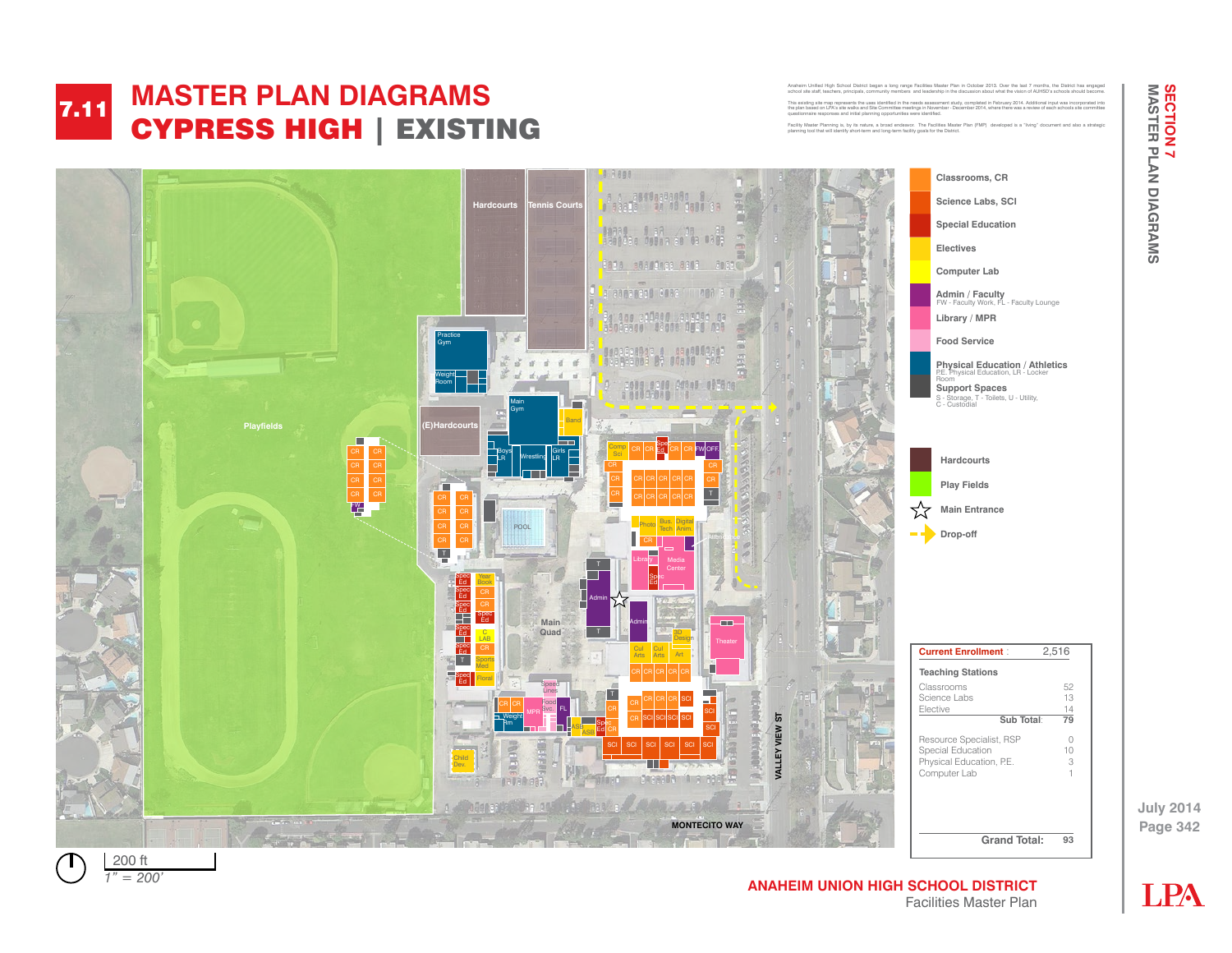## **FALL** AVERESS MADE CH THEST HIS PROPOSED STEMMED **MASTER PLAN DIAGRAMS**  CYPRESS HIGH | PROPOSED OVERALL + CIRCULATION 7.11



*1" = 80' 1" = 320'*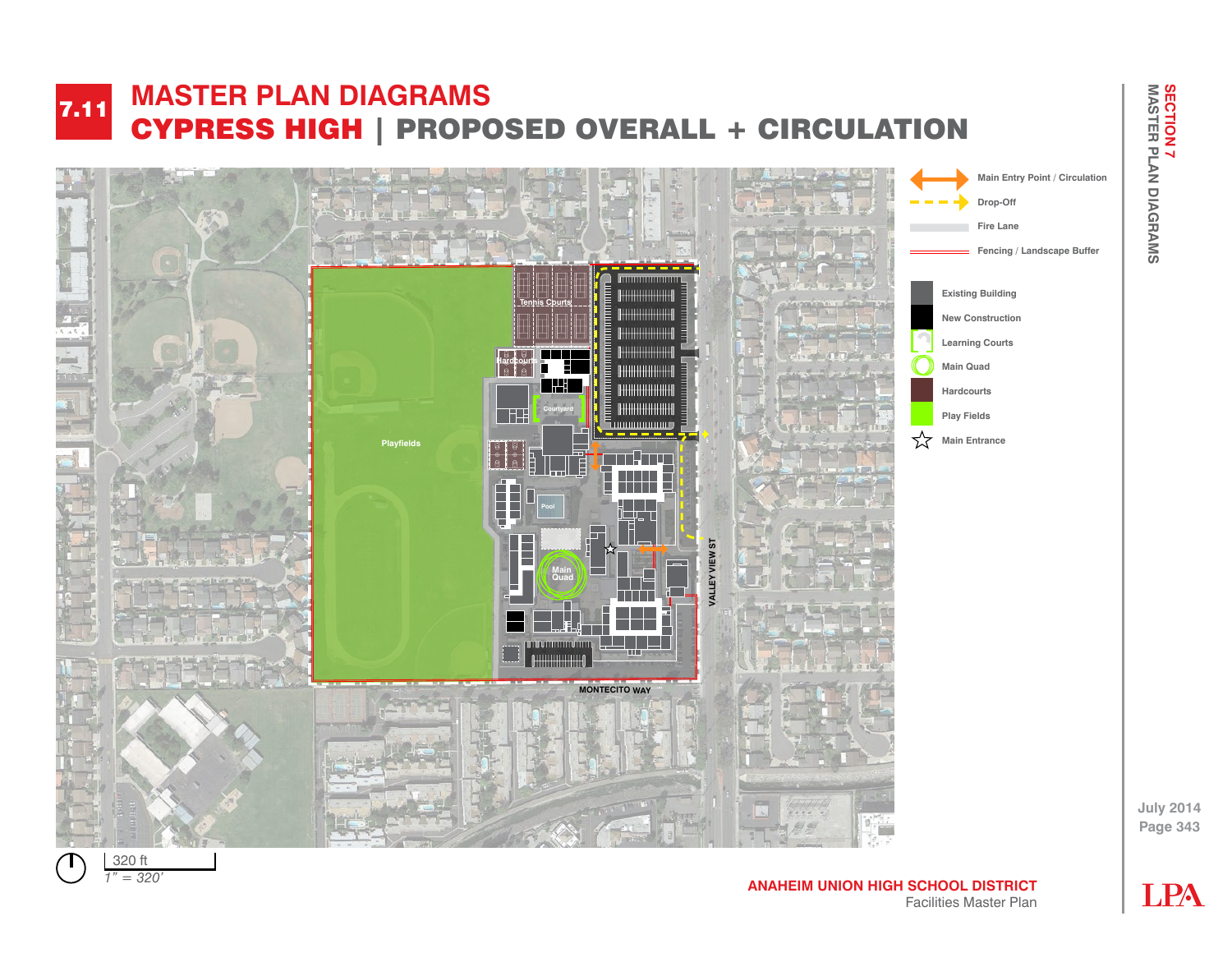

*1" = 50' 1" = 200'*

**LPA** 

**SECTION 7<br>MASTER PLAN DIAGRAMS**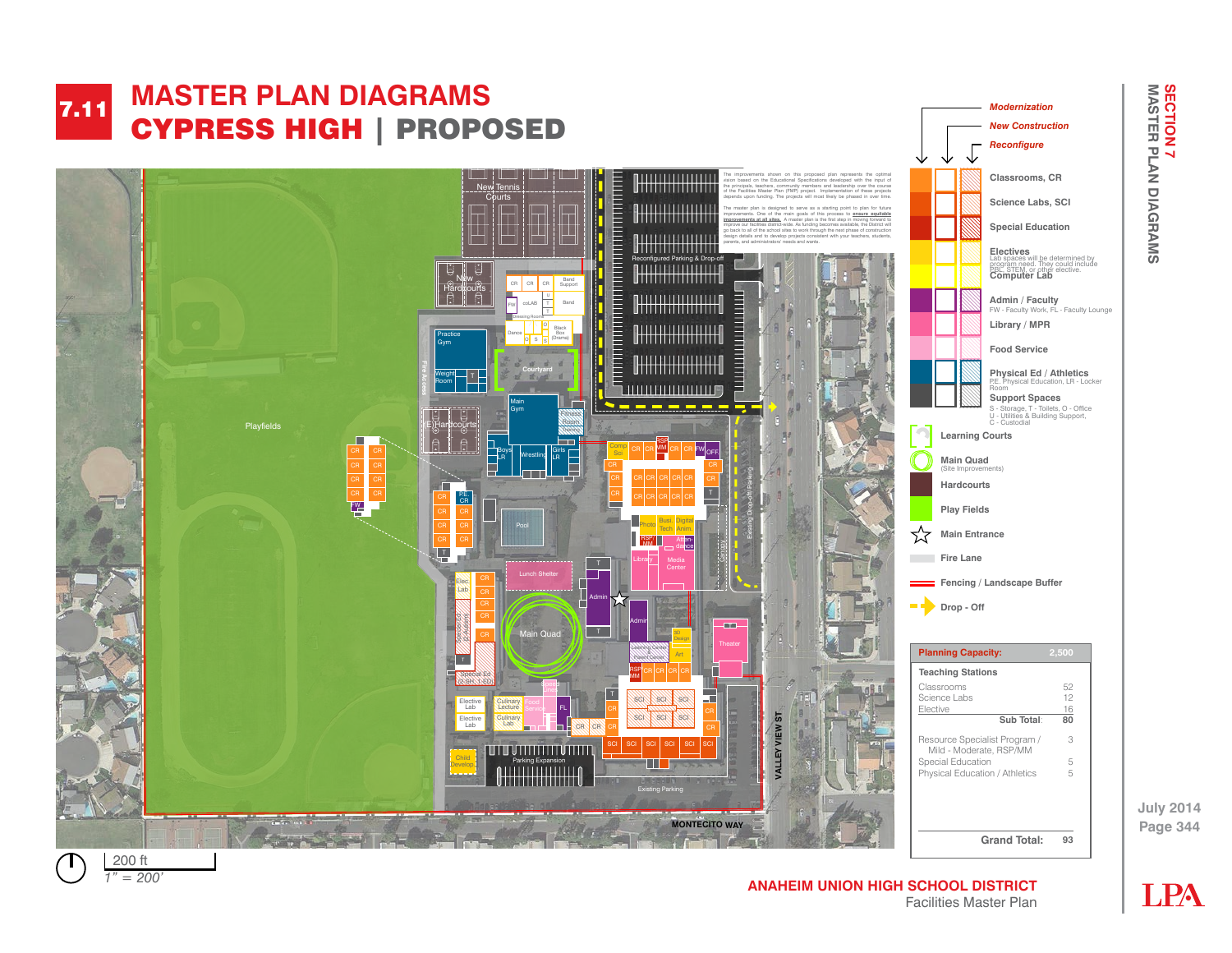

 $1" = 200'$ 

**ANAHEIM UNION HIGH SCHOOL DISTRICT** Facilities Master Plan

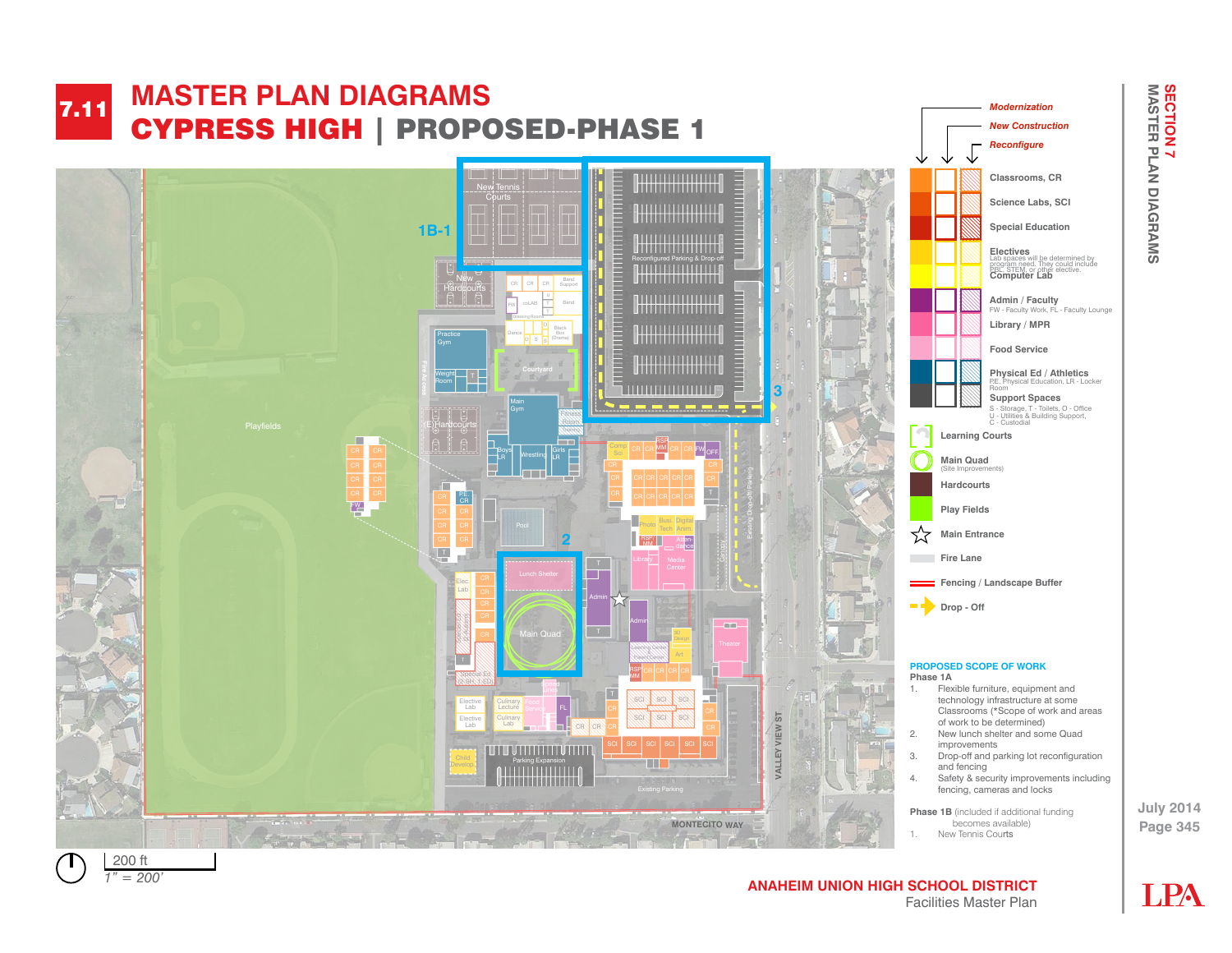## **MASTER PLAN DIAGRAMS**  CYPRESS HIGH | PROGRAM 7.11

**Cypress High School ANAHEIM UNION HIGH SCHOOL DISTRICT**

2500 Student Program

#### **New Construction Statistical Summary**

2500 Student Master Plan Capacity (District Loading @ 27 Students/Teaching Station = 93 TS) 625 Students/Grade (Grades 9-12) 125 Students/Period = (4) Teaching Stations (6 Period Day, 32 Students/TS)

#### **Academic Core**

|                                       | State/Local | Regular   | Regular  | <b>State</b> | <b>AUHSD</b> | Square        |
|---------------------------------------|-------------|-----------|----------|--------------|--------------|---------------|
|                                       | Capacity    | Classroom | Lab      | Loading      | Loading      | Footage       |
| Core Academic + Foreign Language      | 27/32       | 3         |          | 81           | 96           | 5.406         |
| Science                               | 27/32       | ۵         | ŋ        | $\Omega$     | 0            |               |
| Performing Arts                       | 27/32       | O         | 3        | 81           | 96           | 13,263        |
| Multi-Media Arts                      | 27/32       | O         | C        |              | 0            |               |
| Business/Design/Engineering           | 27/32       | Ó         | $\Omega$ | ŋ            | $\Omega$     |               |
| Transportation/Alternative Energy     | 27/32       | ۵         | 0        |              | $\Omega$     |               |
| <b>Industrial Technology</b>          | 27/32       | n         | O        |              | 0            |               |
| <b>Hospitality Tourism Recreation</b> | 27/32       | C         | ŋ        | ŋ            | 0            |               |
| <b>Specialized Electives</b>          | 27/32       | ۵         | 2        | 54           | 64           | 3.724         |
| <b>Physical Education</b>             | 27/0        | n         | ŋ        | ŋ            | 0            | 1.067         |
| ASB + Career Center                   | 27/0        |           |          | $\Omega$     | $\Omega$     | (In SF Below) |
| <b>Total - Academic Core</b>          |             | 3         | 5        | 216          | 256          | 23.460        |

| RSP/MM      | 13/28<br>13/20 | 0 |  | n | ~-<br>(Ir<br>- 1 |
|-------------|----------------|---|--|---|------------------|
| Special<br> | 13/15          | o |  |   |                  |







### **Cypress High School ANAHEIM UNION HIGH SCHOOL DISTRICT**

### **Educational Program Specification**

| Depart: | Space: | Type: Area: | INumber: | 'Total |               | Department by Type |         |
|---------|--------|-------------|----------|--------|---------------|--------------------|---------|
|         |        |             |          | Area:  | SC/NS         | ANC                | SP      |
|         |        |             |          |        | Scheduled     | Ancillarv          | Support |
|         |        |             |          |        | Non-Scheduled |                    |         |

**Base Program - Academic Core** 

| <b>Academic Core</b>                                                                                                                                                           |            |                                       |   |       |       |       |          |
|--------------------------------------------------------------------------------------------------------------------------------------------------------------------------------|------------|---------------------------------------|---|-------|-------|-------|----------|
| <b>Teaching Stations</b>                                                                                                                                                       |            |                                       |   |       |       |       |          |
| Standard Classroom                                                                                                                                                             | SC         | 960                                   | 3 | 2,880 |       |       |          |
| 2 Shared Commons                                                                                                                                                               | ANC        | 240                                   | 3 | 720   |       |       |          |
|                                                                                                                                                                                |            |                                       |   |       | 2.880 | 720   |          |
|                                                                                                                                                                                |            |                                       |   |       | 3,600 |       |          |
| PLC - Collaborative Teaming Area                                                                                                                                               |            |                                       |   |       |       |       |          |
| 3 Staff Collaboration                                                                                                                                                          | ANC        | 300                                   |   | 300   |       |       |          |
| 4 Staff Toilets                                                                                                                                                                | ANC        | 65                                    |   | 65    |       |       |          |
| 5 Storage                                                                                                                                                                      | <b>ANC</b> | 100                                   |   | 100   |       |       |          |
|                                                                                                                                                                                |            |                                       |   |       | O     | 465   | 0        |
|                                                                                                                                                                                |            |                                       |   |       | 465   |       |          |
|                                                                                                                                                                                |            |                                       |   |       |       |       |          |
|                                                                                                                                                                                |            |                                       |   |       | 2.880 | 1.185 | $\Omega$ |
|                                                                                                                                                                                |            | Sub-Total Academic Core Net SF:       |   |       |       |       | 4,065    |
|                                                                                                                                                                                |            | Circulation/Support $@$ 25% (x 1.33): |   |       |       |       | 1,341    |
|                                                                                                                                                                                |            | <b>Total Academic Core Gross SF:</b>  |   |       |       |       | 5,406    |
| Note: 9 Standard Teaching Stations/Cluster = $55$ Standard Teaching Stations<br>16 English + 12 History + 8 Foreign Language + 16 Math + 3 RSP = 55 Standard Teaching Stations |            |                                       |   |       |       |       |          |
|                                                                                                                                                                                |            |                                       |   |       |       |       |          |

#### **Electives**  CTE Programs: Design, Visual + Media Arts, Media Production Arts, Child Development, Patient Care/EMT

Sport Medicine, Culinary, Software + Systems Development

#### **Performing Arts** Mus

|                                        | isic/Drama/Dance               |            |       |                                     |       |                       |       |             |
|----------------------------------------|--------------------------------|------------|-------|-------------------------------------|-------|-----------------------|-------|-------------|
|                                        | Music                          |            |       |                                     |       |                       |       | 4.660       |
|                                        | 26 Band/Orchestra Room         | SC         | 2,800 |                                     | 2,800 |                       |       |             |
|                                        | 27 Group Ensemble Room         | <b>NS</b>  | 960   |                                     | 960   |                       |       |             |
|                                        | 28 Practice Room               | <b>ANC</b> | 75    | 4                                   | 300   |                       |       |             |
|                                        | 29 Instrument Storage          | <b>ANC</b> | 400   |                                     | 400   |                       |       |             |
|                                        | 30 Uniform Storage             | ANC        | 200   |                                     | 200   |                       |       |             |
|                                        | 31 Vocal/Choral Room           | SC         | 1.400 | O                                   |       |                       |       |             |
|                                        | 32 Practice Room               | <b>ANC</b> | 75    | O                                   |       |                       |       |             |
|                                        | 33 Robe Storage                | <b>ANC</b> | 200   | O                                   | 0     |                       |       |             |
|                                        | 34 Digital Music Lab           | SC         | 1,200 | O                                   | 0     |                       |       |             |
|                                        | 35 Staff Office/Music Library  | <b>ANC</b> | 400   | 0                                   | 0     |                       |       |             |
|                                        | Drama                          |            |       |                                     |       |                       |       | 2,550       |
|                                        | 36 Black Box Theatre           | SC         | 2,000 |                                     |       | 2,000 (45'x45')       |       |             |
|                                        | 37 Control Room                | <b>ANC</b> | 150   |                                     | 150   |                       |       |             |
|                                        | 38 Equipment Storage           | <b>ANC</b> | 200   |                                     | 200   |                       |       |             |
|                                        | 39 Staff Office/Drama Library  | <b>ANC</b> | 200   | 1                                   |       | 200 (1-2 Instructors) |       |             |
|                                        | Dance                          |            |       |                                     |       |                       |       | 3,400       |
|                                        | 40 Dance Studio                | SC         | 1,800 |                                     | 1,800 |                       |       |             |
|                                        | 41 Locker/Toilet/Dressing Room | <b>ANC</b> | 500   | 2                                   | 1,000 |                       |       |             |
|                                        | 42 Costume Storage             | <b>ANC</b> | 400   |                                     | 400   |                       |       |             |
|                                        | 43 Staff Office/Music Library  | <b>ANC</b> | 200   | 1                                   |       | 200 (1-2 Instructors) |       |             |
|                                        |                                |            |       |                                     |       | 7,560                 | 3,050 | $\Omega$    |
|                                        |                                |            |       |                                     |       | 10.610                |       |             |
|                                        |                                |            |       |                                     |       | 7,560                 | 3,050 | $\mathbf 0$ |
|                                        |                                |            |       | Sub-Total Performing Arts Net SF:   |       |                       |       | 10,610      |
|                                        |                                |            |       | Circulation/Support @ 20% (x 1.25): |       |                       |       | 2,653       |
| <b>Total Performing Arts Gross SF:</b> |                                |            |       |                                     |       |                       |       | 13.263      |

**LPA**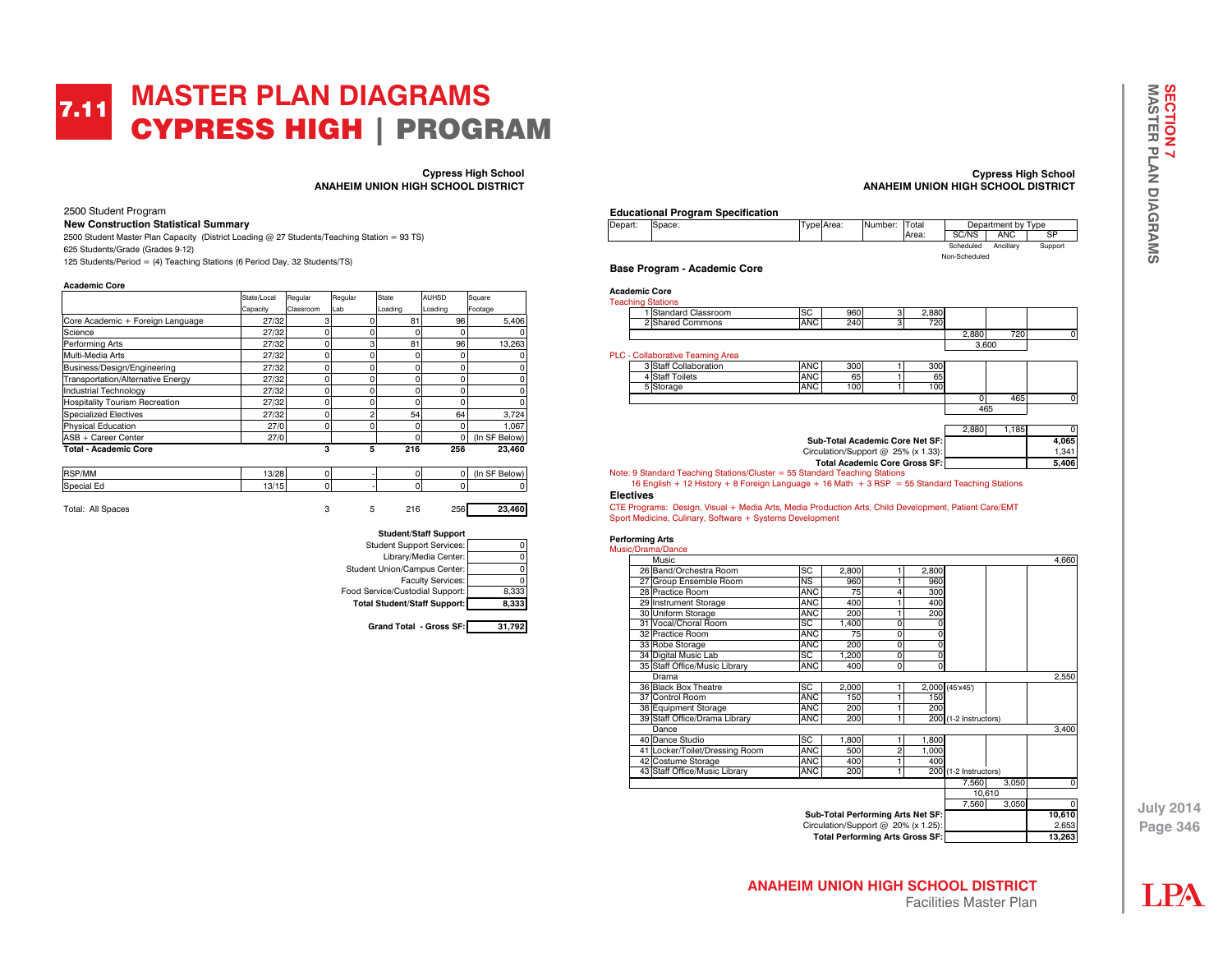## **MASTER PLAN DIAGRAMS**  CYPRESS HIGH | PROGRAM 7.11

**Cypress High School ANAHEIM UNION HIGH SCHOOL DISTRICT**

| Depart: | Space:                                       |           | Type Area: | Number: | Total | Department by Type |            |         |
|---------|----------------------------------------------|-----------|------------|---------|-------|--------------------|------------|---------|
|         |                                              |           |            |         | Area: | SC/NS              | <b>ANC</b> | SP      |
|         |                                              |           |            |         |       | Scheduled          | Ancillarv  | Support |
|         |                                              |           |            |         |       | Non-Scheduled      |            |         |
|         |                                              |           |            |         |       |                    |            |         |
|         | <b>Specialized Programs</b>                  |           |            |         |       |                    |            |         |
|         | Software Systems, Health, Child Development, |           |            |         |       |                    |            |         |
|         | 95 Labs                                      | <b>SC</b> | 1,200      |         | 2.400 |                    |            |         |

| <b>95 ILADS</b> | שכו                                    | 1.200 I                             |                                | <b>2.400</b> |       |     |       |
|-----------------|----------------------------------------|-------------------------------------|--------------------------------|--------------|-------|-----|-------|
| 96 Storage      | <b>ANC</b>                             | 200                                 |                                | 400          |       |     |       |
|                 |                                        |                                     |                                |              | 2.400 | 400 |       |
|                 |                                        |                                     |                                |              | 2.800 |     |       |
|                 |                                        |                                     |                                |              | 2.400 | 400 |       |
|                 |                                        |                                     | <b>Specialized Classrooms:</b> |              |       |     | 2,800 |
|                 |                                        | Circulation/Support @ 25% (x 1.33): |                                |              |       |     | 924   |
|                 | Total Specialized Classrooms Gross SF: |                                     |                                |              |       |     | 3.724 |
|                 |                                        |                                     |                                |              |       |     |       |

#### **Physical Education** Ath

| letic Teaching Stations                   |            |                                      |  |     |                    |                             |       |
|-------------------------------------------|------------|--------------------------------------|--|-----|--------------------|-----------------------------|-------|
| 111 Weight Room                           | <b>NS</b>  | 1.800                                |  |     | 0 (Divisible Room) |                             |       |
| 112 Fitness Room                          | <b>NS</b>  | 2.400                                |  |     |                    |                             |       |
| 113 Health Classroom                      | <b>NS</b>  | 960                                  |  | 960 |                    |                             |       |
| 114 Wrestling Room                        | <b>NS</b>  | 1.800                                |  |     |                    | 0 (Space for 40' x 40' Mat) |       |
| 115 Wrestling Storage                     | <b>ANC</b> | 200                                  |  |     |                    |                             |       |
|                                           |            |                                      |  |     | 960                |                             |       |
|                                           | 960        |                                      |  |     |                    |                             |       |
|                                           |            |                                      |  |     | 960                |                             |       |
|                                           |            | Sub-Total Physical Education Net SF: |  |     |                    |                             | 960   |
| Circulation/Support @ 10% (x 1.111):      |            |                                      |  |     |                    |                             | 107   |
| <b>Total Physical Education Gross SF:</b> |            |                                      |  |     |                    |                             | 1,067 |

### **Cypress High School ANAHEIM UNION HIGH SCHOOL DISTRICT**

# **Educational Program Specification**<br>Depart: Space:

| Depart: | Space: | Type Area: | INumber: | Total |               | Department by Type |         |
|---------|--------|------------|----------|-------|---------------|--------------------|---------|
|         |        |            |          | Area: | SC/NS         | <b>ANC</b>         | SF      |
|         |        |            |          |       | Scheduled     | Ancillarv          | Support |
|         |        |            |          |       | Non-Scheduled |                    |         |

### **Base Program - Student/Staff Support Services**

| <b>Nutrition Services</b><br><b>Food Service/Student Dining</b> |                                         |           |                                        |   |  |                       |   |       |
|-----------------------------------------------------------------|-----------------------------------------|-----------|----------------------------------------|---|--|-----------------------|---|-------|
| 133 Kitchen/Food Prep                                           |                                         | <b>SP</b> | 2.350                                  |   |  |                       |   |       |
| 134 Dry Storage                                                 |                                         | <b>SP</b> | 250                                    | 0 |  |                       |   |       |
| 135 Walk-In Refrigerator/Freezer                                |                                         | <b>SP</b> | 125                                    | 0 |  |                       |   |       |
| 136 Serving Line                                                |                                         | <b>SP</b> | 800                                    | 0 |  |                       |   |       |
| 137 Serving Windows                                             |                                         | <b>SP</b> | 150                                    | 0 |  |                       |   |       |
| 138 Changing Room/Toilet                                        |                                         | <b>SP</b> | 95                                     | 0 |  |                       |   |       |
|                                                                 | 139 Food Service Director Office w/Safe | <b>SP</b> | 150                                    | O |  | 0 (2 Workstations)    |   |       |
| 140 Recieving Area                                              |                                         | <b>SP</b> | 100                                    | 0 |  |                       |   |       |
| 141 Lunch Shelter                                               |                                         | <b>SP</b> | 7.500                                  |   |  | 7,500 (1000 Students) |   |       |
|                                                                 |                                         |           |                                        |   |  | O                     | 0 | 7.500 |
|                                                                 |                                         |           |                                        |   |  | $\Omega$              |   |       |
|                                                                 |                                         |           |                                        |   |  |                       |   |       |
|                                                                 |                                         |           |                                        |   |  | 0                     |   | 7,500 |
| Sub-Total Food Service/Custodial Net SF:                        |                                         |           |                                        |   |  |                       |   | 7.500 |
|                                                                 |                                         |           | Circulation/Support $@$ 10% (x 1.111): |   |  |                       |   | 833   |
| <b>Total Food Service/Custodial Gross SF:</b>                   |                                         |           |                                        |   |  |                       |   | 8.333 |

#### **Square Footage Summary**

|                                     | 13,800 | 4.635 | 7.500  |
|-------------------------------------|--------|-------|--------|
| Sub-Total Base Program Net SF:      |        |       | 25.935 |
| <b>Total Circulation/Support:</b>   |        |       | 5.857  |
| <b>Total Base Program Gross SF:</b> |        |       | 31.792 |